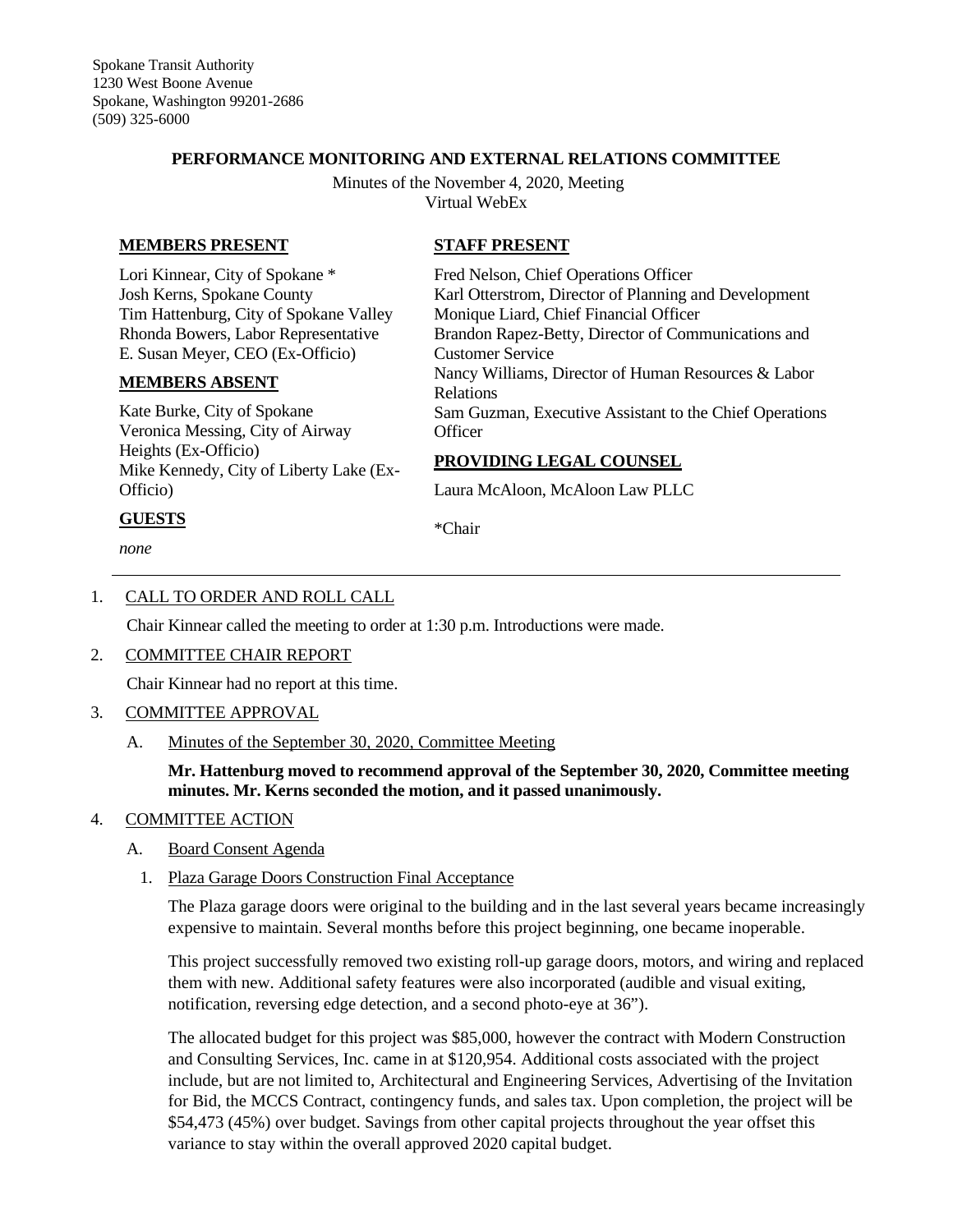**Mr. Hattenburg moved to recommend the Board approve a motion to accept the contract with Modern Construction and Consulting Service, Inc. for the Plaza Garage Doors Construction Project as complete and authorize release of retainage security subject to the receipt of such certificates and releases as are required by law. Mr. Kerns seconded the motion, and it passed unanimously.**

## 2. Plaza 2<sup>nd</sup> Floor Restroom Remodel Construction Final Acceptance

The second-floor bathrooms at the Plaza were in significant disrepair and in need of full renovation. This project successfully renovated both the men's and women's bathrooms on the Plaza's second floor. It reduced the number of bathroom stalls and urinals, which in turn reduces the number of users, as well as effort and costs associated with maintenance and cleaning. Stall doors are made of HDPE were installed and they have a lower profile to assist in preventing inappropriate activity. The frame for the partitions was structurally mounted above the ceiling to increase strength and durability.

The allocated budget for this project was \$212,500, however the contract with Modern Construction and Consulting Services, Inc. came in just shy of that total at \$212,480. Changes were made due to varying unknown field conditions, resulting in a \$16,563 increase to the MCCS Contract. Costs associated with the project include but are not limited to Architectural and Engineering Services, Advertising of the Invitation for Bid, the MCCS Contract, contingency funds, and sales tax. Upon completion, the project will be \$63,889 (30%) over budget.

**Mr. Hattenburg moved to recommend the Board approve a motion to accept the contract with Modern Construction and Consulting Services, Inc. for the Plaza Second Floor Restroom Remodel Project as complete and authorize release of retainage security subject to the receipt of such certificates and releases as are required by law. Mr. Kerns seconded the motion, and it passed unanimously.**

## 3. 2019 Transit Enhancement Final Acceptance

The allocated budget for this project was \$100,000, and the contract with Toner's came in at \$88,470. Costs associated with the project include but are not limited to Architectural and Engineering Services and the Toners Excavating, Inc. contract. Upon completion, the project will be \$11,766.57 under budget.

This project successfully improved accessibility to eight (8) different bus stops within the City of Cheney. Five (5) of the bus stops also received improvements to provide for additional customer amenities that include the installation of a shelter with a bench and garbage can.

**Mr. Hattenburg moved to recommend the Board approve a motion to accept the contract with Toners Excavating, Inc. for the 2019 Transit Enhancements Project as complete and authorize release of retainage security subject to the receipt of such certificates and releases as are required by law. Mr. Kerns seconded the motion, and it passed unanimously.**

- B. Board Discussion Agenda
	- 1. *(no items presented this month)*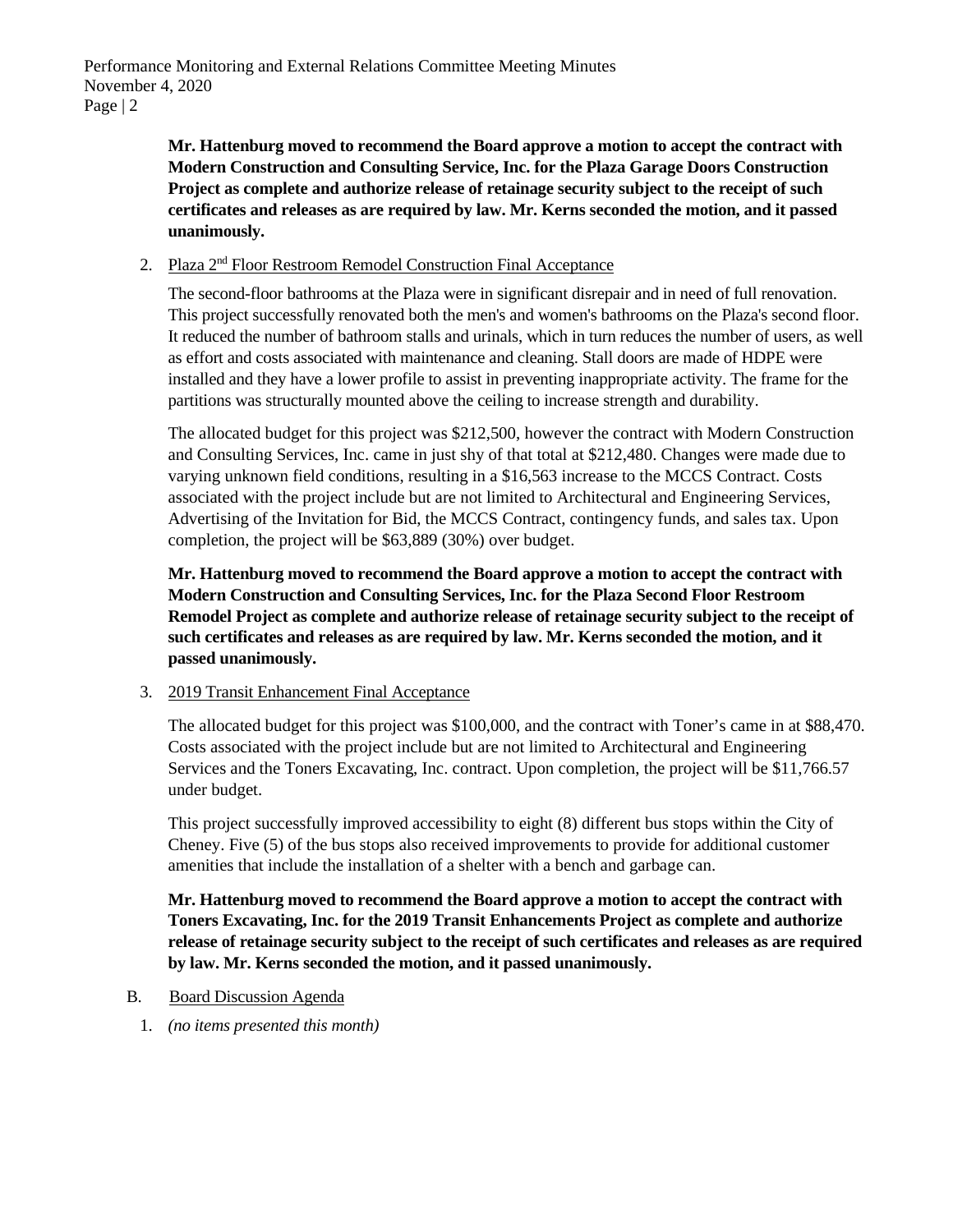## 5. REPORTS TO COMMITTEE

# A. 3rd Quarter Performance Measures

Mr. Nelson presented a condensed version of the  $3<sup>rd</sup>$  quarter 2020 performance measures noting that the COVID pandemic has had significant impacts on STA's usual performance metrics.

Ridership:

- Fixed Route is down 37.8% year to date (YTD). With Eastern Washington University (EWU) and the Community Colleges of Spokane (CCS) canceling in-person classes, ridership recovery will continue to be a challenge.
- Paratransit YTD ridership is down 59.6%. Since Paratransit mainly serves a vulnerable population, many regular customers have not been inclined to book rides.
- Vanpool ridership is down 37.8% YTD. Many Vanpool groups have been closed or suspended due to work from home mandates.

Other performance measures reported included preventable accident rates, passengers per revenue hour (PPRH), professional and courteous, on-time performance, operator ride checks, cost per passenger, and cost recovery from user fees.

## 6. CEO REPORT

- October sales tax revenue was flat (\$1,600 different than budget). YTD it is 0.5% above budget.
- The City Line Steering Committee met last week for the first time in about a year. A new Chair and Vice-Chair were elected.
- City line construction has wrapped up for 2020.
- On November 12<sup>th</sup>, after the Spokane Regional Transportation Council (SRTC) Board meeting, there will be a special meeting of the signatories for the interlocal agreement that created SRTC. The process and schedule for extending an invitation to the tribes will be discussed.
- The draft 2022 service revisions will be presented to the city of Spokane Valley Council next week.
- The Downtown Spokane Partnership (DSP) has formed a transportation committee, the first meeting was Monday, November 2<sup>nd</sup>.

## 7. COMMITTEE INFORMATION

- September 2020 Operating Indicators *as presented*
- September 2020 Financial Results Summary *as presented*
- October 2020 Sales Tax Revenue Information *as presented*
- 3rd Quarter Service Planning Input Report *– as presented*
- STA Moving Forward Quarterly Project Delivery Report *– as presented*
- STA's Holiday Services and Office Hours *– as presented*

## 8. DECEMBER 2, 2020 - COMMITTEE PACKET DRAFT AGENDA REVIEW

*(No changes requested)*

## 9. NEW BUSINESS

*(none)*

## 10. COMMITTEE MEMBERS' EXPRESSIONS

- Mr. Hattenburg extended thanks to the staff at STA for positively handling the difficulties the pandemic has created.
- Mr. Kerns echoed Mr. Hattenburg's sentiments and said that STA continues to make the entire Board proud.